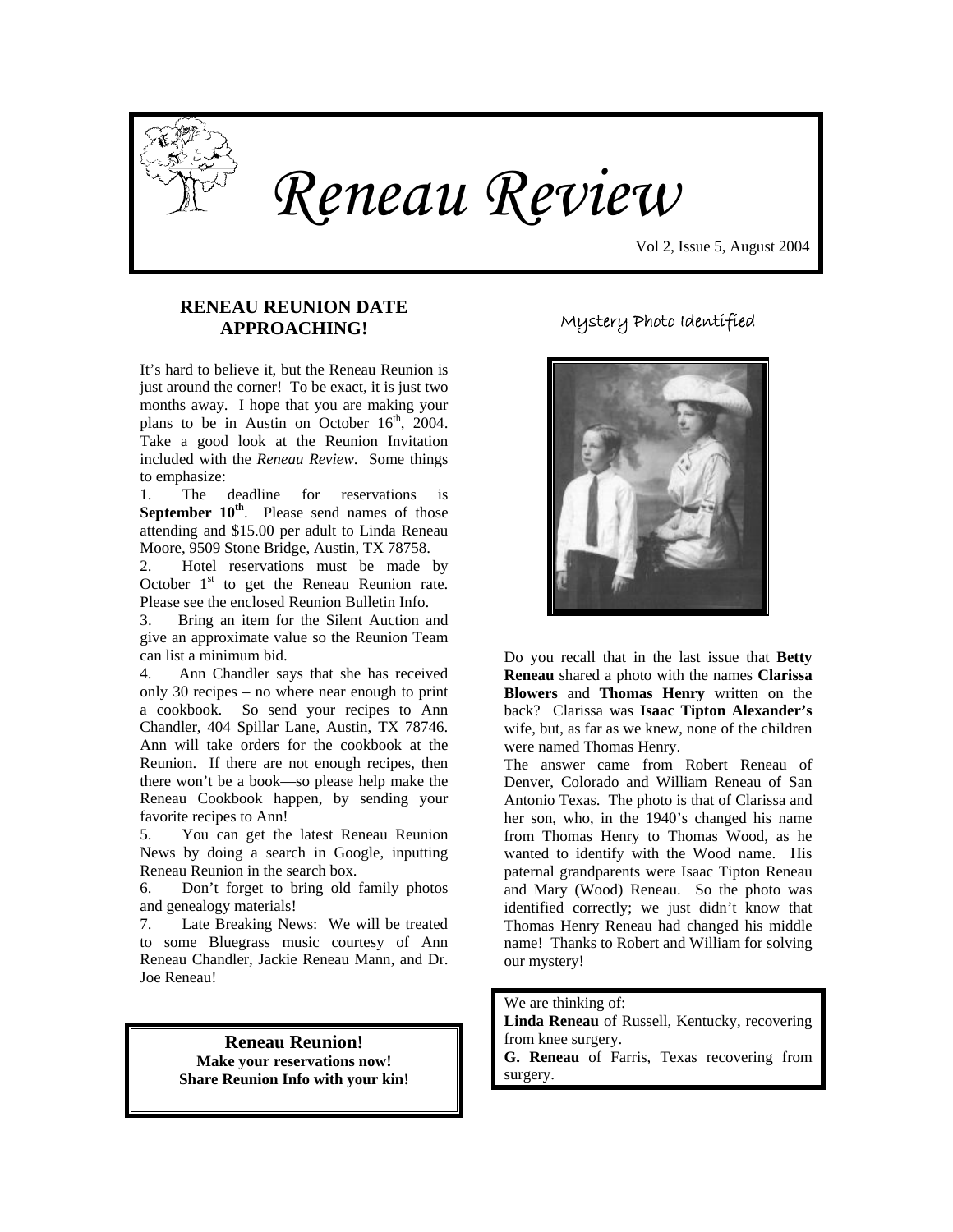

Matthew E. Matula 1983 – 2004



Julie and Matt Matula 2003

+++++++++++++++++++++++++++++++++++

Our sympathy, love and prayers reach out to Matt Matula's family.

Matt was born on July 7, 1983, and killed in action on April 9, 2004, in Iraq, defending our freedom. He earned the Purple Heart, Combat Action Ribbon (in lieu of 2nd star), Presidential Unit Citation, National Defense Service Medal, Armed Forces Expeditionary Medal, Operation Iraqi Freedom Expeditionary Medal, Global War on Terrorism Service Medal, and Sea Service Deployment Ribbon. Matt is survived by his wife, Julie; their unborn daughter, Mackenzie Marie; brother and best friend, Anthony; parents, Toni and Matt; grandmother, Alice Macalik; and many special aunts, uncles and cousins. Matt joined the Marines on Sept. 24, 2001, and proudly served his Country. He was a field radio operator assigned to the H & S Company, 2nd Battalion, 1st Marine Division. ``Greater love has no one than this, that he lay down his life for his friends" John 15:13 NIV.

A fund has been established in memory of Matt that will be put in a Trust Fund for his daughter, Mackenzie Marie, upon her birth. Memorials may be sent to Trinity Episcopal Church, P.O. Box 633, Marble Falls, Texas 78654-0633

Interment was at Ft. Sam Houston National Cemetery in San Antonio, TX, with full military honors.

Matthew E. Matula's Reneau lineage is: Toni Jean Houser Matula, Mary Louella Rogers Houser, Annie Belle Park Rogers, Mary Melvina Compton Park, Isabelle "Belle" Reneau Compton, Jonathan Mulkey Reneau, John Reno, Charles Reno, John Reno, Lewis Reno, Lewis Reno/Reynaud.



Rose Marie Ashbury Reneau October 21, 1934 – August 7, 2004

Our love, prayers, and sympathy are sent to the family of Rose Marie Reneau, who passed away on August 7, 2004 in Albany, Kentucky. Rose is survived by her husband, Luther Ozell Reneau, son Bobby Rural Reneau, and grandchildren, KellyJo, Josh, and Tyler.

Rose was a very special lady, who gave her love and time to her family. Her special joy was caring for her grandchildren.

Rose first worked at a garment factory and then the last few years worked in the dietary department of Clinton County Hospital. She was a member of the Highway Church of the Nazarene in Albany.

Rose's marriage to Luther Ozell Reneau gave her an extended Reneau family, with Ozell's Reneau lineage through Granville Artie Reneau, Evans Alexander Reneau, William T. Reneau, John Reno, Charles Reno, John Reno, Lewis Reno, Lewis Reno/Renaud.